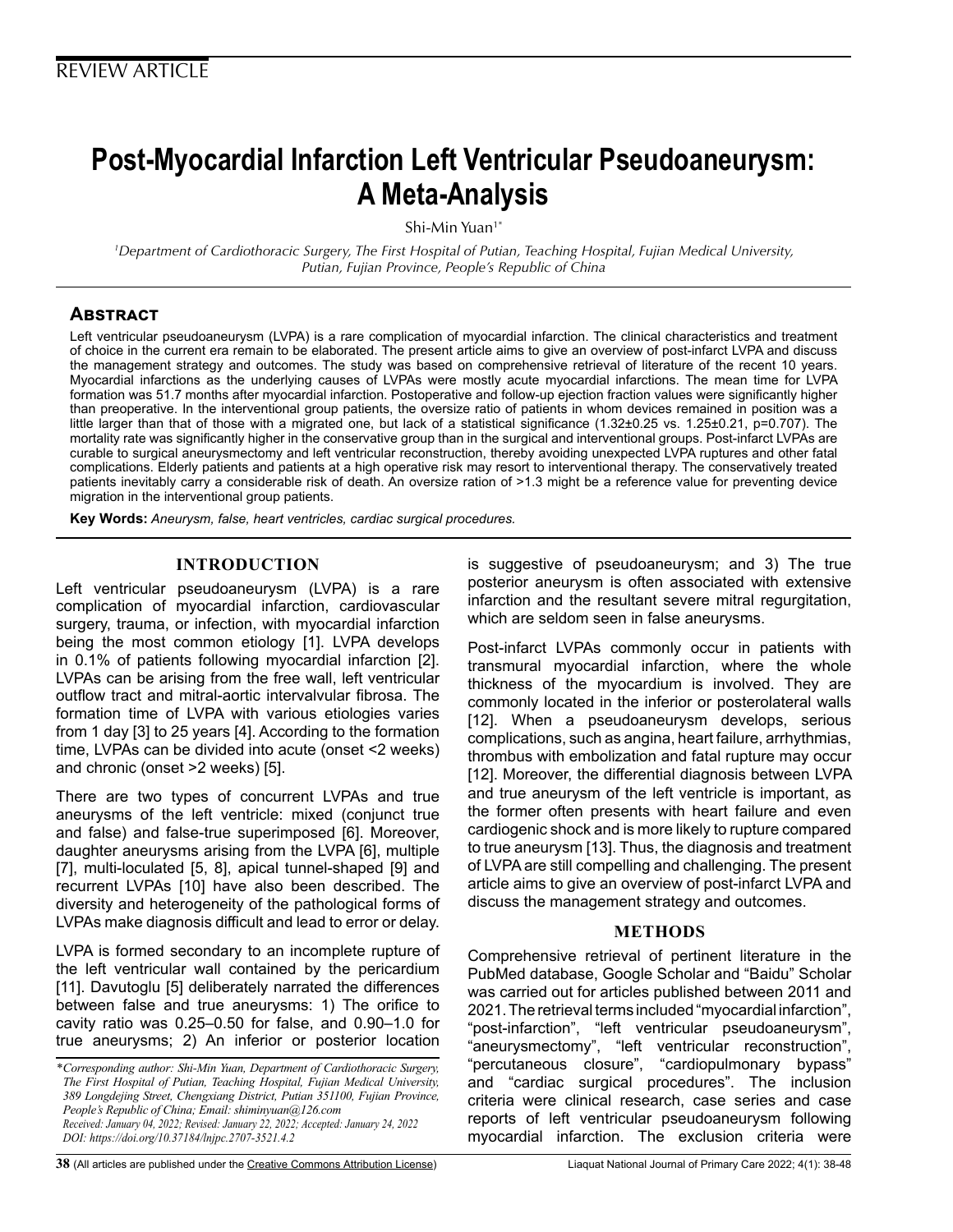

**Fig. (1):** A flow chart of literature inclusion and exclusion. AMI: acute myocardial infarction; AVR: aortic valve replacement; CABG: coronary artery bypass grafting; LVPA: left ventricular pseudoaneurysm; MVR: mitral valve replacement; pts: patients; SLE: systemic lupus erythematosus; TAVR: Transcatheter aortic valve replacement.

articles describing: LVPA with a cause of other than myocardial infarction (n=34), mechanical complications of acute myocardial infarction (n=13), pseudoaneurysm of other structures than of the left ventricle (n=7), left ventricular true aneurysm (n=5), other abnormal structures of the left ventricle (n=5), delayed myocardial infarction presentations (n=1), the prevalence of LVPA in pericardial effusion patients (n=1), lack of patient information (n=5) and complete duplicate publication (n=1). A total of 72 articles were excluded and 147 articles with 169 patients were retained. Nevertheless, in 13 of the 147 recruited articles, 13 cases of patients with LVPAs were not treated due to patient's sudden death or patient's refusal for surgical treatment, and therefore 12 of these 13 articles were excluded (one of the articles was retained as another case reported in it was eligible for the inclusion criteria). Finally, 135 articles with 156 patients were recruited into this study (**Fig. 1**).

IBM SPSS statistics 22 software was used for the statistical analysis. The measurement data were expressed in mean±standard deviation and compared with independent samples t-test. Categorical variables were compared by Fisher's exact test with continuity correction. p<0.05 was regarded statistically significant.

#### **RESULTS**

The recruited 135 articles [4, 8, 14–146] included 3 (2.2%) retrospective studies [8, 89, 109], 4 (3.0%) case series [23, 47, 57, 107] and 128 (94.8%) case reports [4, 14–22, 24–46, 48–56, 58–106, 108, 110–146] with a total of 156 patients all of whom were diagnosed with post-infarct LVPA. Gender of two patients was not given. In the remaining 154 patients, there were 114 (74.0%)

**Table 1:** The locations of myocardial infarctions in 120 patients.

| Location                                                                                                                                                                                                             | n (%)    |
|----------------------------------------------------------------------------------------------------------------------------------------------------------------------------------------------------------------------|----------|
| Inferior [15-17, 27, 30, 34, 36, 37, 42-44, 46, 47, 50, 52, 57 (47.5)<br>54, 55, 58–60, 62, 64, 66, 69, 71, 72, 75–77, 83, 84, 89,<br>90, 92, 96, 99, 101, 108, 109, 111, 114, 115, 123, 125, 126,<br>130, 139, 141] |          |
| Anterior [14, 24, 25, 29, 41, 47, 48, 56, 65, 67, 74, 93, 100, 23 (19.2)<br>105, 106, 112, 120, 127, 131, 133, 135, 138, 140]                                                                                        |          |
| Lateral [35, 39, 81, 94, 109, 113, 118, 145]                                                                                                                                                                         | 10 (8.3) |
| Non-ST elevated [26, 28, 86, 102, 107, 143, 144]                                                                                                                                                                     | 7(5.8)   |
| Inferolateral [21, 33, 61, 98, 128]                                                                                                                                                                                  | 5(4.2)   |
| Inferoposterior/posteroinferior [68, 85, 89]                                                                                                                                                                         | 5(4.2)   |
| Posterior [63, 87, 89, 119]                                                                                                                                                                                          | 4(3.3)   |
| Anterolateral [31, 45, 129]                                                                                                                                                                                          | 3(2.5)   |
| Anteroinferior (apical)/inferoanterior [18, 32]                                                                                                                                                                      | 2(1.7)   |
| Anteroseptal [97]                                                                                                                                                                                                    | 1(0.8)   |
| Posterolateral [89]                                                                                                                                                                                                  | 1(0.8)   |
| Basal inferior & inferolateral [116]                                                                                                                                                                                 | 1(0.8)   |
| Inferior, lateral & posterior [40]                                                                                                                                                                                   | 1(0.8)   |

male and 40 (26.0%) female patients ( $\chi^2$ =71.1, p<0.001) with a male-to-female ratio of 2.9:1. Their mean age was 64.2±11.8 (range, 28–90; median, 64.5) years (n=156).

Myocardial infarctions as the underlying causes of LVPAs were mostly acute myocardial infarctions, whereas there were 7 (4.5%) subacute and 7 (4.5%) chronic myocardial infarctions. In addition, there were 2 silent myocardial infarctions [80, 146] and 1 unrecognized myocardial infarction [4]. The locations of myocardial infarctions as the underlying causes of LVPAs were shown in Table **1**.

A previous surgical or interventional history was reported in 62 (39.7%) patients: percutaneous coronary intervention with or without stenting was reported in 31 (50%) patients, a previous heart operation (coronary artery bypass grafting, valve replacement/repair, free wall rupture/ventricular septal rupture repair, or left ventricular aneurysmectomy) was performed in 27 (43.5%) patients, and both percutaneous coronary intervention and heart operation in 4 (6.5%) patient. The time interval from myocardial infarction to LVPA formation was 51.7±24.0 (range, 0–276; median, 4)

|  |  |  | Table 2: 200 symptoms in 121 symptomatic patients. |  |  |  |
|--|--|--|----------------------------------------------------|--|--|--|
|--|--|--|----------------------------------------------------|--|--|--|

| <b>Clincial Presentation</b>                                                                                                                                             | n (%)   |
|--------------------------------------------------------------------------------------------------------------------------------------------------------------------------|---------|
| Chest pain [14–16, 21, 23, 28, 29, 34, 37, 40, 46–48, 51, 56,<br>60, 65, 69, 73, 81, 87, 89, 95, 103, 106, 108, 109, 111, 114,<br>117, 120, 122, 126, 136–138, 143, 144] | 46 (23) |
| Dyspnea [15, 18, 22–25, 27, 30, 32–34, 42–45, 51, 53, 55,<br>58, 62, 64, 66, 71, 78, 80, 81, 85, 87–89, 99, 111, 117, 119,<br>121, 124, 126, 128, 138, 145]              | 40 (20) |
| Heart failure [8, 32, 34, 39, 47–49, 54, 68, 79, 80, 82, 84, 87,  <br>99, 100, 109, 116, 123, 125, 130, 135, 138, 141]                                                   | 34 (17) |
| Shortness of breath [20, 23, 26, 28, 29, 35, 37, 53, 74, 75,<br>102, 122, 131, 132]                                                                                      | 14 (7)  |
| Shock [15, 16, 38, 45, 49, 53, 60, 72, 81, 136]                                                                                                                          | 10(5)   |
| Syncope [28, 31, 40, 80, 81, 89, 90, 129, 142]                                                                                                                           | 9(4.5)  |
| Cough [46, 53, 71, 89]                                                                                                                                                   | 4(2)    |
| Orthopnea [20, 55, 137, 119]                                                                                                                                             | 4 (2)   |
| Anasarca/edema [53, 54, 91, 132]                                                                                                                                         | 4 (2)   |
| Fatigue [20, 42, 88]                                                                                                                                                     | 3 (1.5) |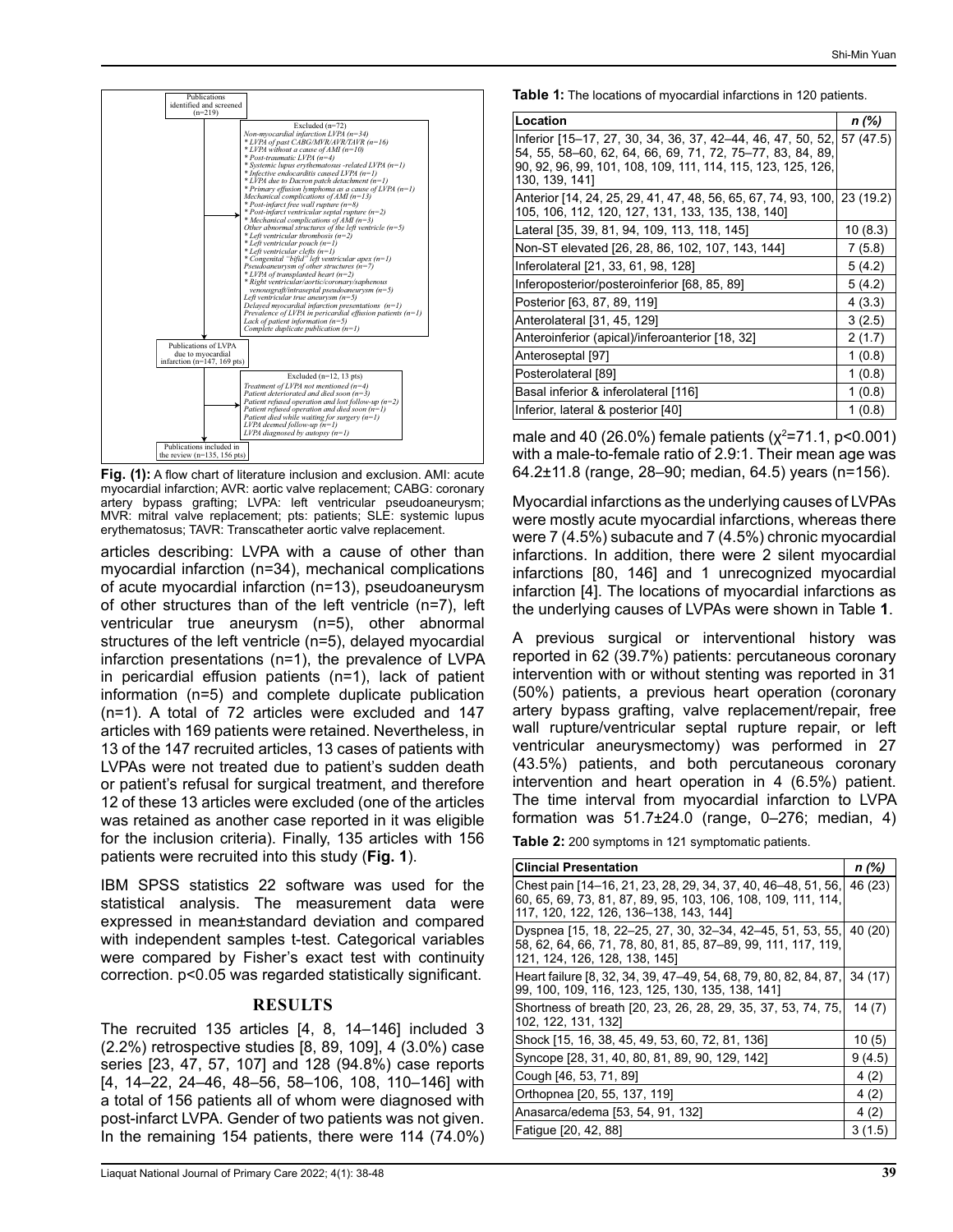| <b>Clincial Presentation</b>    | n (%)  |
|---------------------------------|--------|
| Anorexia [34, 91]               | 2(1)   |
| Chest discomfort [100, 121]     | 2(1)   |
| Nausea [34, 144]                | 2(1)   |
| Palpitations [18, 74]           | 2(1)   |
| Fatigue/tiredness [34, 53]      | 2(1)   |
| Weakness [30, 53]               | 2(1)   |
| Weight loss [58, 80]            | 2(1)   |
| Abdominal pain [42]             | 1(0.5) |
| Agitated [81]                   | 1(0.5) |
| Asthenia [66]                   | 1(0.5) |
| Chest distress [25]             | 1(0.5) |
| Confusion [80]                  | 1(0.5) |
| Disorientation [117]            | 1(0.5) |
| Epigastric discomfort [112]     | 1(0.5) |
| Epigastric pain [89]            | 1(0.5) |
| Hemiparesis [132]               | 1(0.5) |
| Hypotensive [53]                | 1(0.5) |
| Interscapular pain [78]         | 1(0.5) |
| Lightheadedness [91]            | 1(0.5) |
| New systolic murmur [19]        | 1(0.5) |
| Profuse sweating [81]           | 1(0.5) |
| Shoulder pain [92]              | 1(0.5) |
| Stridorous breathing [104]      | 1(0.5) |
| Transient ischemic attack [132] | 1(0.5) |
| Verbal aphasia [72]             | 1(0.5) |

months (n=95).

On current admission, clinical presentations were described for 135 patients: 14 (10.4%) patients were asymptomatic, while 121 (89.6%) patients were symptomatic with a total of 200 symptoms (**Table 2**).

**Table 3:** The 258 diagnostic modalities for the diagnosis of LVPAs in 139 patients.

| <b>Diagnostic Modality</b>                                                                                                                                                                             | n (%)      |
|--------------------------------------------------------------------------------------------------------------------------------------------------------------------------------------------------------|------------|
| Transthoracic echocardiography [4, 8, 15, 17–19, 21,<br>23, 25, 27-39, 41, 42, 44-48, 50-56, 60, 62, 63, 65-68,<br>70–76, 78–86, 88–92, 95–105, 107–115, 117, 119, 121–<br>129, 131, 133-138, 140-146] | 126 (44.2) |
| Computed tomography [20, 25, 35, 37, 40, 49, 57, 59,<br>63–65, 72, 76, 77, 79, 80, 87–92, 94, 99, 100, 103–105,<br>108, 111, 112, 114, 118, 119, 122, 124, 132, 133, 135,<br>142, 143, 146]            | 47 (16.5)  |
| Magnetic resonance imaging [4, 17, 20, 28, 30, 35, 36,<br>39, 40, 46, 48, 53-55, 59, 61, 66, 68, 82, 89, 98, 101,<br>106, 110, 112, 113, 115, 128, 134, 138, 139, 146]                                 | 34 (11.9)  |
| Left ventriculography [14, 21, 22, 31, 43, 62, 68, 70, 90,<br>95, 102, 109, 118, 121, 128, 143]                                                                                                        | 25(8.8)    |
| Transesophogeal echocardiography [26, 29, 45, 68,<br>109. 1241                                                                                                                                         | 18 (6.3)   |
| Chest X-ray [29, 62, 63, 80, 103, 105, 111, 114, 146]                                                                                                                                                  | 9(3.2)     |
| Three-dimensional transesophogeal echocardiography<br>[17, 19, 26, 70, 73, 85, 88, 129]                                                                                                                | 8(2.8)     |
| Computed tomographic angiography [8, 14–16, 55, 106,<br>1241                                                                                                                                           | 8(2.8)     |
| Cardiac catheterization [64, 77, 79]                                                                                                                                                                   | 3(1.1)     |
| Coronary angiography [31, 66, 69]                                                                                                                                                                      | 3(1.1)     |
| Contrast echocardiography [31, 82]                                                                                                                                                                     | 2(0.7)     |
| Ultrasonography [49]                                                                                                                                                                                   | 1(0.4)     |
| Myocardial perfusion imaging [112]                                                                                                                                                                     | 1(0.4)     |

| <b>Table 4:</b> The dimensions of the LVPAs. |  |
|----------------------------------------------|--|
|----------------------------------------------|--|

| <b>Dimension</b>                                               | Mean±SD         | Range         | <b>Median</b> | n  |
|----------------------------------------------------------------|-----------------|---------------|---------------|----|
| Longth, mm                                                     | 71.9±29.4       | 19-150        | 70            | 85 |
| Width, mm                                                      | $55.5 \pm 23.9$ | $5 - 110$     | 52            | 70 |
| Hight, mm                                                      | $47.7 \pm 14.4$ | 20-74         | 47.5          | 22 |
| Neck, mm                                                       | $23.7 \pm 14.6$ | $3.8 - 65$    | 21            | 59 |
| Neck- to - maxi-<br>mum diameter of<br>pseudoaneurysm<br>ratio | $0.39 \pm 0.22$ | $0.03 - 1.02$ | 0.36          | 46 |

The 258 diagnostic modalities for the diagnosis of LVPAs in 139 patients was shown in Table **3**. It revealed a correct diagnostic rate of 99.2% (256/258). The diagnosis of LVPA was missed by computed tomography in 2 patients [73, 146], with a false-negative rate of 4.3% of computed tomography.

The LVPAs recurred in 6 (6/156, 3.8%) patients: 5 (83.3%) patients recurred once [31, 65, 77, 78, 143] and 1 (16.7%) patient with a ruptured LVPA had twice recurrences and the LVPA ruptured at each recurrence [21]. Moreover, one patient who underwent percutaneous closure of LVPA had twice device migrations [8]. Therefore, there were 166 LVPAs in the 156 patients. The dimensions of the LVPAs were listed in Table **4**.

In 9 (5.4%, 9/166) LVPAs of 9 (9/156, 5.8%) patients, a wide neck rather than a narrow neck was present. The necks of these 9 LVPAs measured 20–65 mm with a neck-to-cavity ratio of 0.54–1.02. However, they were still diagnosed as LVPA rather than a true aneurysm of the left ventricle. In 3 LVPAs of 3 patients, there were 2 orifices for each. In 2 of the above 3 patients, the second orifice communicated with the right ventricle. In another 2 patients, the LVPAs communicated with the right ventricle. Mural thrombus was noted in 44 (26.5%) patients. Pericardial effusions were present in 25 (15.1%) patients. Mitral valve regurgitation was present in 30 (19.2%) patients (mild in 7 (23.3%), mild to moderate in 4 (13.3%) (2 of them had mild aortic regurgitation), moderate in 10 (33.3%) (1 of them had concurrent mild to moderate tricuspid regurgitation), severe in 7 (23.3%), and unspecified degree in 2 (6.7%) patients). Besides, moderate tricuspid regurgitation was noted in 1 patient. In 5 (3.2%) patients, LVPAs ruptured and in one of these patients, LVPA ruptured 3 times. A concomittent true aneurysm was found in 7 (4.5%) patients: 2 (28.6%) were mixed and 5 (71.4%) were superimposed. Other associated conditions were ventricular septal rupture in 11 (7.1%), free wall rupture in 3 (1.9%), papillary muscle rupture in 1 (0.6%), tamponade in 5 (3.2%), infective endocarditis in 2 (1.3%), colon carcinoma in 2 (1.3%), dilatative alcoholic cardiomyopathy in 1 (0.6%) and symmetrical peripheral gangrene in 1 (0.6%) case.

Left ventricular ejection fraction was reported for 62 patients. It was described as normal in 2 patients [97, 143], and preserved in 1 patient [62]. The remaining 59 patients had an ejection fraction of 33.9±11.2 (range, 11-63; median, 32)%. The locations of 98 LVPAs were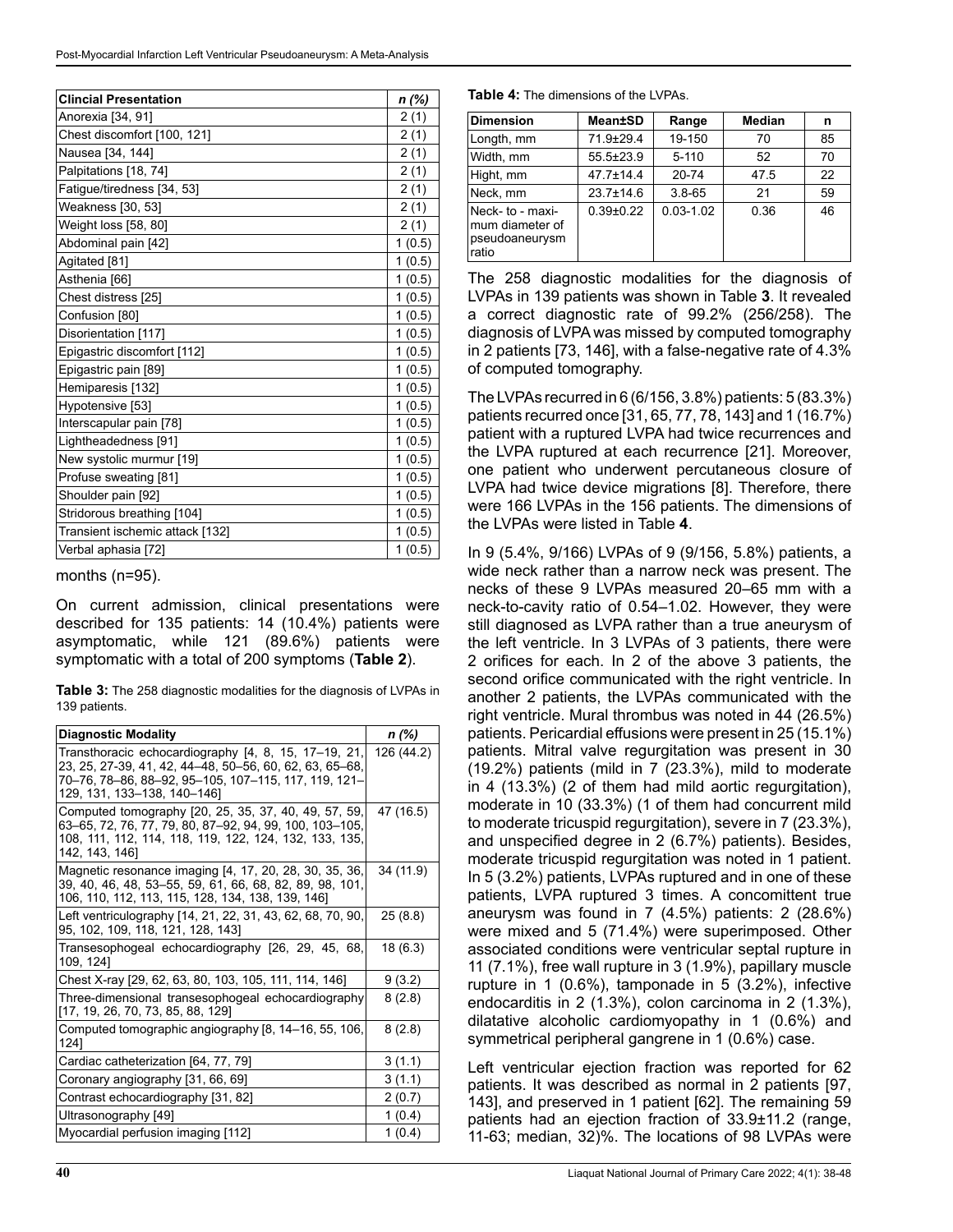**Table 5:** Locations of 100 LVPAs.

| Locations                                                                       | n (%)   |
|---------------------------------------------------------------------------------|---------|
| Apical [4, 25, 26, 31, 41, 47–49, 66, 78, 104, 106, 127,<br>129, 131, 135, 140] | 17 (17) |
| Inferior [22, 32, 46, 47, 58, 69, 72, 77, 79, 90, 92, 115, 125]                 | 13 (13) |
| Lateral [27, 33, 39, 89, 93, 94, 112, 118]                                      | 11(11)  |
| Posterior [23, 30, 70, 87-89, 95, 102, 107, 126]                                | 11 (11) |
| Inferolateral [20, 40, 55, 82, 83, 101, 111, 114]                               | 8(8)    |
| Anterior [19, 99, 100, 105, 133, 142]                                           | 6(6)    |
| Anteroapical [8, 53]                                                            | 5(5)    |
| Inferoposterior [42, 44, 76, 85, 130]                                           | 5(5)    |
| Anterolateral [74, 80, 124]                                                     | 3(3)    |
| Basal inferior [16, 54, 71]                                                     | 3(3)    |
| Basal inferolateral [15, 84, 139]                                               | 3(3)    |
| Apicolateral [138, 145]                                                         | 2(2)    |
| Inferior, inferolateral [17, 123]                                               | 2(2)    |
| Inferoseptal [36, 96]                                                           | 2(2)    |
| Lateral posterior/posterior lateral [122, 136]                                  | 2(2)    |
| Apical, mid-anterolateral, mid-inferolateral [98]                               | 1(1)    |
| Inferoapical [50]                                                               | 1(1)    |
| Infero-basal [21]                                                               | 1(1)    |
| Inferolateral, anterolateral [108]                                              | 1(1)    |
| Inferoposterolateral [116]                                                      | 1(1)    |
| Lateral, inferior [37]                                                          | 1(1)    |
| Mid posterior [23]                                                              | 1(1)    |

described with apical LVPAs being the most common (**Table 5**).

Patients could be divided into 3 groups according to treatment methods: surgical 116 (69.9%) cases, interventional 17 (10.2%) cases and conservative 33 (19.9%) cases. Patient age was much younger in surgical than that of the other two group patients (**Fig. 2**).

Surgical operation of LVPA was performed in 116 cases including 6 recurrences. Twenty (16.9%) cases were operated on an urgent basis. The surgical indications were LVPA enlargement [47], LVPA with a potential to rupture [69, 48, 119], a potential for complications [48], and limited surgical field exposure owing to the previous cardiac operation with videoscopic guidance becoming an only choice [59]. The operational parameters of open surgery were shown in Table **6**.



**Fig. (2):** Patient age was much younger in surgical than that of the other two group patients.



**Fig. (3):** Postoperative and follow-up ejection fraction values were significantly higher than preoperative value.

**Table 6:** The operational parameters of open surgery.

| <b>Operational Parameter</b>                                                                                                                                                                                                                            | n (%)/Mean±SD (range;<br>median) |
|---------------------------------------------------------------------------------------------------------------------------------------------------------------------------------------------------------------------------------------------------------|----------------------------------|
| Surgical approach (n=12)                                                                                                                                                                                                                                |                                  |
| Sternotomy [22, 45, 53, 57, 68, 74, 86,<br>91, 127]                                                                                                                                                                                                     | 8(66.7)                          |
| Thoracotomy [57, 76, 79]                                                                                                                                                                                                                                | 3(25)                            |
| Minithoracotomy (at<br>the<br>right<br>4th<br>intercostal space for videoscopy) [59]                                                                                                                                                                    | 1(8.3)                           |
| Cardiopulmonary bypass (n=33)                                                                                                                                                                                                                           |                                  |
| Standard cardiopulmonary bypass [22,<br>45, 53, 55, 74, 91, 100, 109, 118, 127]                                                                                                                                                                         | 18 (54.5)                        |
| Normothermic cardiopulmonary bypass<br>with on-pump beating-heart [53, 74]                                                                                                                                                                              | 2(6.1)                           |
| Femorofemoral byapss [49, 57, 59, 65,<br>68, 76, 79, 86, 92, 109]                                                                                                                                                                                       | 13 (39.4)                        |
| Cardiopulmonary bypass time                                                                                                                                                                                                                             |                                  |
| Cardiopulmonary bypass time (min)<br>(n=8)                                                                                                                                                                                                              | 179.3±91.3<br>(103–386; 165)     |
| Crossclamp time (min) (n=6)                                                                                                                                                                                                                             | 140.5±73.4 (74–278; 131)         |
| Surgical procedure                                                                                                                                                                                                                                      |                                  |
| Aneurysmectomy [16, 17, 20, 22, 26, 29, 31, 33, 40, 42-51, 53-55, 57-59,<br>61-63, 68-71, 74-76, 78, 79, 82, 89,<br>91, 94, 95, 99, 102, 104, 105, 110, 113,<br>115, 118, 121-123, 126, 127, 129, 136,<br>145]                                          | 59 (50.9)                        |
| Left ventricular reconstruction [16, 17,<br>20, 21, 23, 26, 28, 29, 31, 33]                                                                                                                                                                             | 96 (82.8)                        |
| Coronary artery bypass grafting [35, 36,<br>38, 40, 42, 43, 45-47, 49-51, 53-55,<br>57-60, 62-65, 67-69, 71, 73-79, 82,<br>86, 89, 91, 92, 94, 95, 98, 99, 102, 104-<br>107, 109, 110, 113, 115, 116, 118–123,<br>126-129, 133, 135, 136, 138, 141-146] | 34 (29.3)                        |
| Valve operation                                                                                                                                                                                                                                         | 10(8.6)                          |
| Mitral valve replacement [44, 50, 58,<br>59, 91, 109]                                                                                                                                                                                                   | 7(70)                            |
| Mitral valve annuloplasty [31, 70]                                                                                                                                                                                                                      | 2(20)                            |
| Aortic and mitral valve replacements<br>[109]                                                                                                                                                                                                           | 1(10)                            |
| Ventricular septal rupture repair [36, 45,<br>78, 109, 121]                                                                                                                                                                                             | 8 (6.9)                          |
| Free wall rupture repair [33]                                                                                                                                                                                                                           | 1(0.9)                           |
| Heart transplantation [66]                                                                                                                                                                                                                              | 1(0.9)                           |
| Left ventricular aneurysm resection [31]                                                                                                                                                                                                                | 1(0.9)                           |
| MAZE procedure [102]                                                                                                                                                                                                                                    | 1(0.9)                           |
| Chest wall reconstruction [65]                                                                                                                                                                                                                          | 1(0.9)                           |
| Right ventricular assist device [53]                                                                                                                                                                                                                    | 1(0.9)                           |
| Cardioverter-defibrillator implantation<br>[77]                                                                                                                                                                                                         | 1(0.9)                           |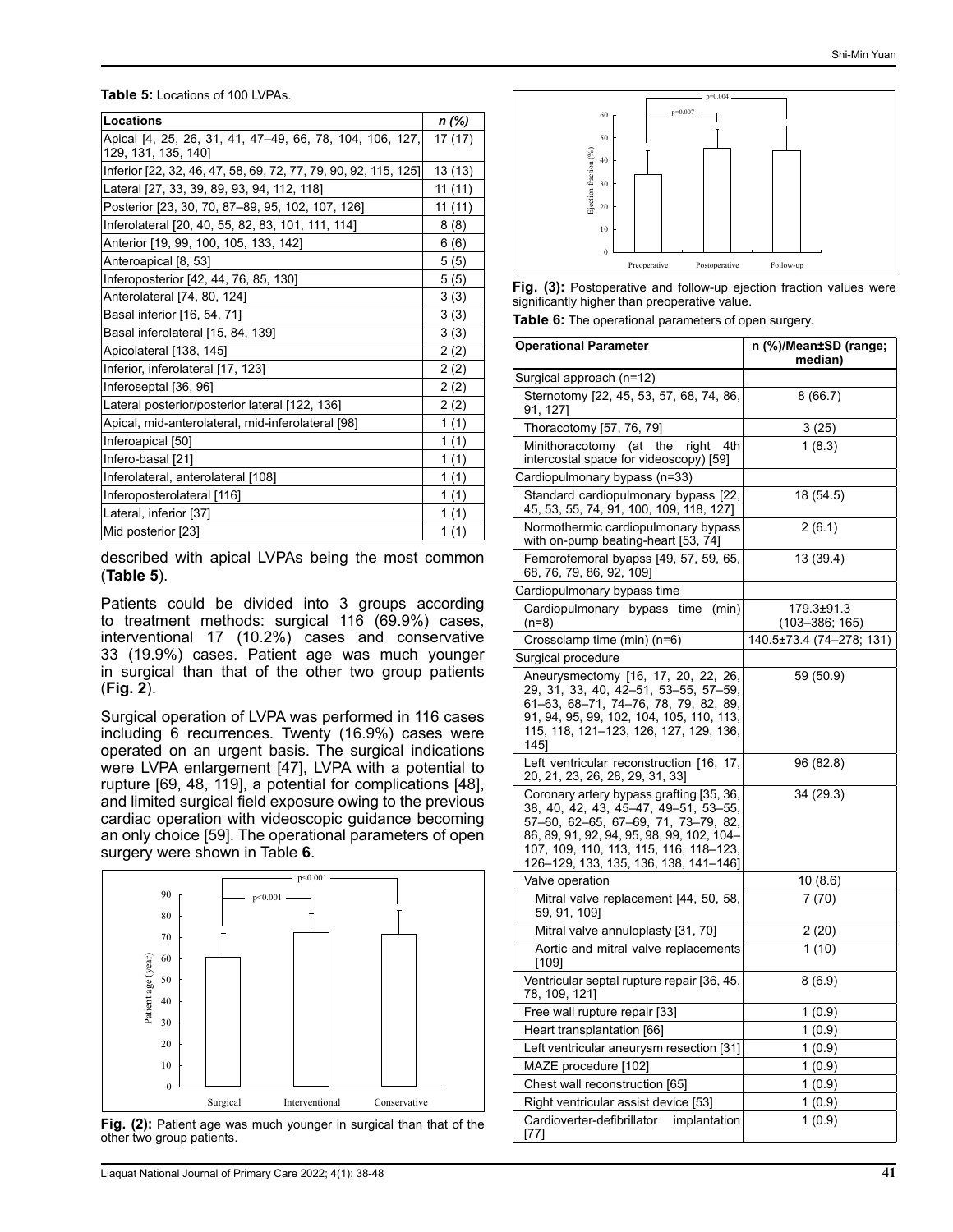|  | Table 7: Patch repair materials. |
|--|----------------------------------|
|--|----------------------------------|

| <b>Patch Repair Material</b>                                                                   | n (%)     |
|------------------------------------------------------------------------------------------------|-----------|
| Bovine pericardium [16, 22, 26, 35, 50, 54, 64, 77, 86, 94,  <br>100, 104, 116, 120, 128, 138] | 16 (23.3) |
| Dacron [33, 46, 68, 69, 70, 76, 78, 95, 105, 107, 109,<br>118, 141]                            | 14 (20.3) |
| Patch, unspecified [20, 43, 47, 49, 58, 62, 82, 98, 99, 109,  <br>1431                         | 11 (15.9) |
| Polytetrafluroethylene (PTFE) [51, 63, 102, 135, 136]                                          | 5(7.2)    |
| Autologous pericardium [109, 126]                                                              | 3(4.3)    |
| Gore-Tex [109]                                                                                 | 3(4.3)    |
| Pericardial patch [23, 31, 113]                                                                | 3(4.3)    |
| Biological patch [65]                                                                          | 2(2.9)    |
| Bovine pericardial-Dacron (double) [45, 91]                                                    | 2(2.9)    |
| Dacron-equine pericardium [57]                                                                 | 2(2.9)    |
| 2 Bovine pericardia with polyester patch between [40]                                          | 1(1.4)    |
| Bovine-paricardiium (double) [79]                                                              | 1(1.4)    |
| Dacron (double) [109]                                                                          | 1(1.4)    |
| Dacron-bovine pericardium [127]                                                                | 1(1.4)    |
| Expanded polytetrafluoroethylene [55]                                                          | 1(1.4)    |
| Equine pericardium, Teflon-backed [59]                                                         | 1(1.4)    |
| Patch (double) [92]                                                                            | 1(1.4)    |
| Polyester tube graft tailored patch [110]                                                      | 1(1.4)    |

Techniques for left ventricular reconstruction were described for 82 cases: patch repair in 69 (84.1%) and primary suture in 13 (15.9%) cases. Patch repair materials were listed in Table **7**.

Postoperative and follow-up ejection fraction values were significantly higher than preoperative values (**Fig. 3**).

The surgical patients were on a follow-up of 21.4±47.6 (range, 0.8-288; median 12) months (n=41). Of the total 98 patients with a primary LVPA whose prognoses were indicated, 83 (84.7%) recovered, 6 (6.1%) recurred, and 9 (9.2%) died. The recurrence time of LVPAs was 35.0±51.5 (range, 0.3-120; median, 6) months (n=5).

Interventional therapy was conducted in 17 cases, including 1 patient developing twice device migrations [8] and 1 patient who recurred twice after the initial surgical treatment [21].

The indications for interventional therapy were: high risk of mortality, severe LV dysfunction and heart failure [84], comorbid conditions, previous myocardial infarction with reduced left ventricle function [93], redo operation [93, 97, 130, 131], advanced age [131], patient's refusal of surgical treatment [125] and an EuroScore estimated mortality of 15% [130].

An approach was given for 12 cases: via a retrograde approach in 8 (66.7%) (transfemoral in 5 (one patients with failed retrograde left femoral arterial access and converting to antegrade right femoral vein), transaxillary in 1 [84], retrograde unspecified in 2 [8, 21]), retrograde/ transapical in 2 (16.7%) [8], transapical + transseptal in 1 (8.3%) [8] and transapical via a mini anterolateral thoracotomy in 1 (8.3%) patient [130].

In all 18 occluders were used in 17 patients: 11 (61.1%) Amplazter Septal Occluders, 2 (11.1%) Amplazter Muscular VSD Occluders [8, 21], 2 (11.1%) muscular ventricular septal defect occluders in 1 patient for 2 shunts [131], 1 (5.6%) Amplazter ASD [14], 1 (5.6%) RTM muscular VSD device [130] and 1 (5.6%) unspecified Amplazter device [134].

The overall oversize ratio of the devices was 1.28±0.22 (range, 1–1.6; median, 1.4) (n=10). The oversize ratio of the patients in whom devices remained in position was a little larger than that of those with a migrated one, but lack of a statistical significance (1.32±0.25 vs. 1.25±0.21, p=0.707).

They were on a follow-up of  $13.3\pm16.4$  (range,  $1-60$ ; median 6) months (n=12). Their outcomes were: recovered 14 (82.4%), complicated 2 (11.8%) and died 1 (5.9%).

Conservative treatment of LVPAs was applied in 33 cases. However, 3 of them had an alternative surgical/ interventional procedure: surgical free wall rupture repair [143], surgical ventricular septal rupture repair [24] and percutaneous ventricular septal rupture closure (with an Amplatzer Septal Occluder) [15] in 1 patient each. The left ventricular ejection fraction of the conservatively treated patients were 33.8±14.0 (range, 10–63; median, 32.5)% (n=16) before treatment.

The indications for an interventional procedure were advanced age [34, 81, 90], being deemed too high risk, a calcific wall surrounding the pseudoaneurysmatic formation [37], previous cerebral infarction [85], patient decline of surgical treatment, patient's poor prognosis [25], patient's choice [96, 114], severe left ventricular dysfunction and multiple comorbidities [19], small LVPA [24, 143], lower risk of pseudoaneurysm rupture with limited estimated patient survival due to concurrent metastatic colonic cancer [4] and "the 'petrous' consistency which made resection impossible" [108].

The conservatively treated patients were on a follow-up of 15.4±17.2 (range, 1-61; median, 17) months (n=13). The ejection fraction after treatment was not reported in each patient. Outcomes of 7 patients were not described. In the remaining 26 patients, 12 (46.2%) were stable, 2 (7.7%) were improved, 1 (3.8%) was complicated with myocardial infarction, 1 (3.8%) recurred, and 10 (38.5%) died.

In overall, patients were on a follow-up of 18.7±38.8 (range, 0.8-288; median, 8.8) months (n=66). Outcomes of 141 cases were described: 99 (70.2%) recovered, 2 (1.4%) were improved, 3 (2.1%) were complicated, 7 (5.0%) recurred (including a second recurrence), 12 (8.5%) were stable, and 18 (12.8%) died (all were early deaths). In addition, all 8 recurrent cases (including twice chances of device migrations) warranted reinterventions with a reintervention rate of 4.8% (8/166). The mortality rate was significantly higher in the conservative group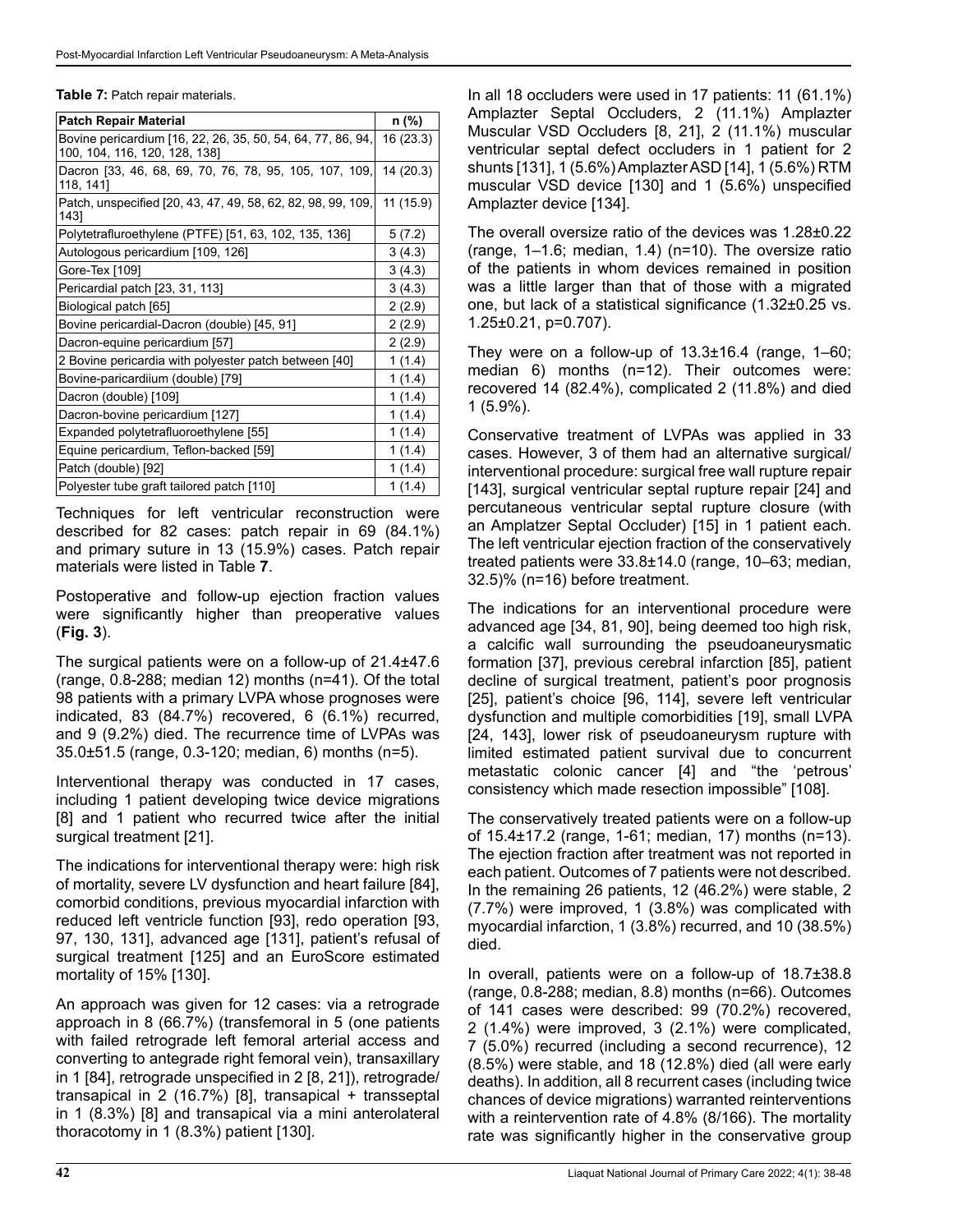than in the surgical and interventional groups (38.5% vs. 9.2% vs. 5.9%, χ<sup>2</sup>=15.6, p<0.001).

### **DISCUSSION**

# **Diagnosis**

The diagnosis of LVPA should be considered in patients with poor responses to medical treatment or those with refractory heart failure. A physical examination may reveal to-and-fro heart murmurs [147]. Left ventricular angiography appears promising in revealing posterolateral LVPA; however, it is invasive. Nowadays, echocardiography, cardiac magnetic resonance imaging and computed tomography are alternative noninvasive diagnostic techniques with excellent visualization of LVPA [147]. By echocardiography, the entrance of the LVPA could be clearly visualized [148]. Computed tomography may sometimes not tell false from the true aneurysm, and probably inaccurately determine the location of the origin of LVPA [149]. Magnetic resonance imaging distinguishes among pericardium, thrombus and myocardium, displays disruption of the epicardial fat layer of the LVPAs, but is unable to discriminate mural thrombus from the LVPA walls thus leading to an inaccurate measurement of the size of LVPA [5].

Clinically, true aneurysms are often associated with ventricular tachycardia and (or) heart block and even sudden cardiac death [150], but this is uncommon in cases with an LVPA. Echocardiography may be helpful in the differentiation between true and false aneurysms usually by showing a narrow neck in LVPAs, equivalent neck to the cavity in true aneurysms [151]. Although transthoracic echocardiography is commonly used for the diagnosis of LVPA, transesophageal echocardiography seems superior to it in the evaluation of LVPA [53]. Histopathological examination of the excised ventricular wall helps to confirm the diagnosis [8].

## **Treatment**

LVPAs <3 cm are usually stable [152], and are conservatively managed with acetylsalicylic acid, nitrates, angiotensin-converting enzyme inhibitor and β-blockers [153], and anticoagulants, *etc.* [154]. Patients with an LVPA with an increased size despite regular conservative treatment warrant interventional management [155].

Some authors proposed that due to the high propensity of LVPA rupture, patients with an LVPA are indicated for a surgical repair upon diagnosis is made [156]. In certain cases, LVPA represents a fatal complication of myocardial infarction and it necessitates an urgent operation [53]. However, whether a chronic LVPA needs emergency surgery is not clear [147].

In the surgical treatment of LVPAs, median sternotomy facilitates the establishment of cardiopulmonary bypass and cardioplegic arrest easily and securely. Nevertheless, exposure of a posterolateral LVPA via a median sternotomy seems to be of some difficulties

in comparison with a left thoracotomy due to the deep location of LVPA [57]. On a few occasions, an anterior left thoracotomy [10, 157], a right lateral position, or an anterolateral mini-thoracotomy [9] was applied depending on the patient situation.

Prevention of LVPA rupture was the primary goal of repair [8]. Garrido *et al.* [158] emphasized that the surgical technique of choice should follow the principle of protecting the left ventricular geometry. The popular technique of LVPA repair was the endoventricular patch plasty technique ("Dor" procedure) [159]. Mitral regurgitation in cases of posterior LVPAs may be relieved after resection of the LVPA and does not need a valve replacement.

In the past, conservative treatment can be considered in patients who carry a high risk for operation [160]. Nowadays, percutaneous interventional therapy offers an alternative therapeutic possibility for such patients. The size of the devices should be larger [8] or at least equal to the neck of the orifice of LVPA. This suggestion was supported by the present study, where an oversize ratio of ≥1 was found.

# **Prognosis**

Patients with an LVPA have high morbidity and risk of spontaneous rupture and sudden death [161]. Despite the high mortality rates for patients of LVPA without receiving a surgical operation, prolonged survival in some conservative patients was also reported [1]. The rupture rate was reported to occur in 30–45% of the patients [162]. Whereas, the present study demonstrated a much] lower rupture rate of only 3.2%. This might be explained by the late formation of LVPAs at a mean of 51.7 months after myocardial infarction. Furthermore, death (9%), hemorrhage (7%) and arrhythmia (6%) were reported to be the more common adverse events of LVPAs. The recurrence rate of LVPA after surgical repair was 5% [1]. Postoperative mortality rates ranged between 7–29% [3]. The recurrence and mortality rates of the present study were similar to what have been reported in the literature. In addition, there was a report describing a self-cured LVPA [163].

This study revealed that the mortality rate of the surgical group patients was 9.2%, which was closer to but a bit better than the reported mortality of surgical patients 12.5% in 2006 [164]. The interventional therapy of LVPAs has not yet been reported in a large number of cases until present, and the overall prognosis of patients cannot be concluded with certainty. But recent reports showed good outcomes in small series of patients [165]. This study also showed that the surgical patients were much younger than the other two group patients. This hinted aged patients carrying high risks of operation resorted to interventional and conservative treatments. The left ventricular ejection fraction improved significantly after surgical aneurysmectomy and during follow-up, thus the operative effect for the treatment of LVPAs was in full proof.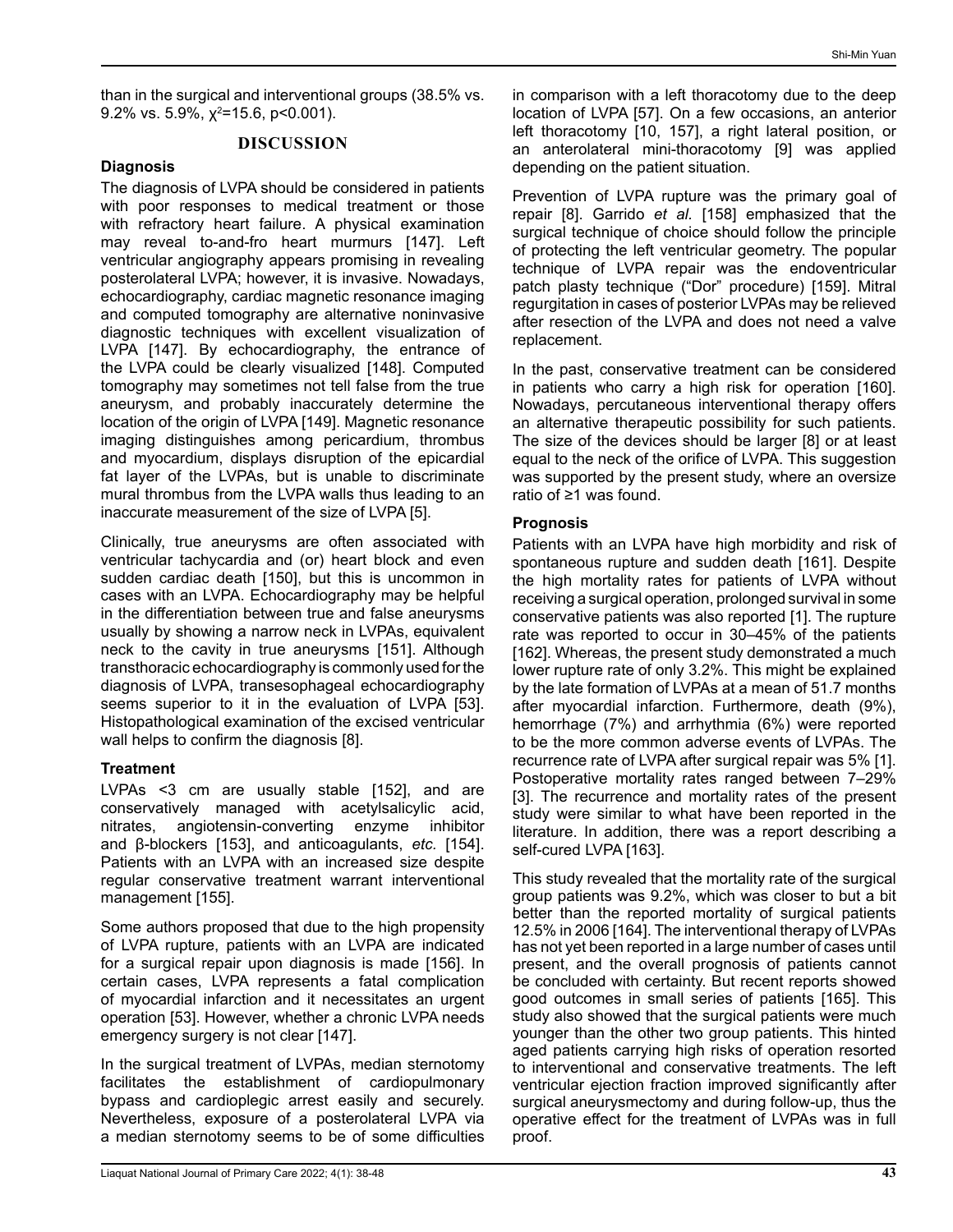Limitations still exist owing to the pertinent missing data from the reports. The post-infarct left ventricular ejection fractions in the interventional and conservative group patients were not available for comparisons and evaluations. Moreover, the predominance of transmural myocardial infarction, the influence of myocardial infarction on the functions of the papillary muscles and the mitral valve and subsequent treatment of choice of the mitral valve disorders, and the cut-off value of the oversize ratio indicating a possible device migration were not evaluated. These aspects need to be supplemented and assessed on the basis of more perfect data in the future.

#### **CONCLUSION**

Post-infarct LVPAs are curable to surgical aneurysmectomy and left ventricular reconstruction, thereby avoiding unexpected ruptures and other fatal complications. Aged and high-risk patients may resort to interventional therapy. The conservatively treated patients inevitably carry a considerable risk of death. An oversize ration of >1.3 might be a reference value for preventing device migration in the interventional group patients.

### **FUNDING**

None.

#### **CONFLICT OF INTEREST**

The author declares no conflict of interest.

# **ACKNOWLEDGEMENTS**

Declared none.

#### **REFERENCES**

- 1. Chourmouzi D, Karagounis L, Ioannidis S, Drevelegas A. Submitral left ventricular pseudoaneurysm after mitral valve replacement. Eur J Cardiothorac Surg 2009; 35(4): 728.
- 2. Faiza Z, Lee LS. Left Ventricular False Aneurysm. In: StatPearls [Internet]. Treasure Island (FL): StatPearls Publishing 2021.
- 3. Moreno R, Zamorano JL, Almería C, Rodrigo JL, Villate A, Serra V, *et al.* Usefulness of contrast agents in the diagnosis of left ventricular pseudoaneurysm after acute myocardial infarction. Eur J Echocardiogr 2002; 3(2): 111-6.
- 4. Sehmi JS, Dungu J, Davies SW, Khattar R, Senior R, Chahal N. Unsuspected large left ventricular pseudoaneurysm: rapid bedside diagnosis by contrast-enhanced echocardiography. Oxf Med Case Reports 2015; 2015(11): 358-9.
- 5. Davutoglu V. Massive left ventricular aneurysm or unruptured pseudoaneurysm? Circulation 2004; 110(12): e317.
- 6. Mackenzie JW, Lemole GM. Pseudoaneurysm of the left ventricle. Tex Heart Inst J 1994; 21(4): 296-301.
- 7. Kothari J, Hinduja M, Baria K, Patel R. Surgical repair of multiple congenital left ventricular aneurysms with rupture into left atrium. J Card Surg 2016; 31(9): 601-3.
- 8. Dudiy Y, Jelnin V, Einhorn BN, Kronzon I, Cohen HA, Ruiz CE. Percutaneous closure of left ventricular pseudoaneurysm. Circ Cardiovasc Interv 2011; 4(4): 322-6.
- 9. Muraru D, Napodano M, Beltrame V, Badano LP. Left ventricular pseudoaneurysm after transapical aortic valve-in-valve implantation: use of transthoracic 3D echocardiography for guiding therapeutic approach. Eur Heart J 2016; 37(15): 1255. .
- 10. Sansone F, Ceresa F, Patanè F. Left ventricular pseudoaneurysm after left ventricular remodeling: port access approach. Innovations (Phila) 2014; 9(1): 66-8.
- 11. Keller H, Genth K, Schlauch D, Saggau W, Stegaru B, Buss J, *et al.* Subacute left ventricular free wall rupture with false aneurysm visualized by two-dimensional echocardiography. Am Heart J 1987; 114(1 Pt 1): 170-2.
- 12. Acharya D, Nagaraj H, Misra VK. Transcatheter closure of left ventricular pseudoaneurysm. J Invasive Cardiol 2012; 24(6): E111-4.
- 13. Chandrashekar R, Konda MK, Gupta V, Kalavakunta JK. Left Ventricular pseudoaneurysm dissecting into the anterior chest wall: a rare cause of sudden onset excruciating chest pain. Eur J Case Rep Intern Med 2017; 4(1):
- 14. Afonso Nogueira M, Fiarresga A, de Sousa L, Agapito A, Galrinho A, Cruz Ferreira R. Percutaneous closure of a giant left ventricular wall pseudoaneurysm: Anterograde approach with a double snare technique. Rev Port Cardiol 2016; 35(7-8): 441.e1-4.
- 15. Agarwal C, Goel S, Jacobi A, Love B, Sanz J. CT imaging of postmyocardial infarction ventricular septal defect with a contained rupture/pseudoaneurysm. Indian Heart J 2015; 67 Suppl 3(Suppl 3): S107-9.
- 16. Al Saidi K, Malik SA, Albulushi A, Moulton M, Chatzizisis YS. Left ventricular pseudoaneurysm complicated with very late rupture 5 years after myocardial infarction. JACC: Case Reports 2019; 1(4): 569-72.
- 17. Alexanderson-Rosas E, Mondaca-Garcia O, Zambrano-Guatibonza H, Flores-Garcia A, Carvajal-Juarez I, Espinola-Zavaleta N. Multimodality assessment of ventricular<br>pseudoaneurysm after non-reperfused acute myocardial pseudoaneurysm after non-reperfused acute infarction. J Nucl Cardiol 2019; 26(4): 1368-72.
- 18. Allende NG, Santos R, Sokn FJ, Merino SA, Accastello GM, Medina JC, *et al.* Unusual presentations of cardiac rupture during COVID-19 pandemic. Echocardiography 2021; 38(3): 469-72.
- 19. Al-Mehisen R, Chan KL. Pulsatile chest wall mass complicating myocardial infarction: assessment by two-dimensional, threedimensional, and contrast echocardiography. Can J Cardiol 2014; 30(6): 697.e3-4.
- 20. Alshammari BS, Reardon MJ, Nabi F. Late left ventricular pseudoaneurysm after acute myocardial infarction. Methodist Debakey Cardiovasc J 2017; 13(3): 169-71.
- 21. Alshehri HZ, Momenah TS, AlBaradai A, Sallam A, Alassal MA, Lawand S. Successful percutaneous closure of post myocardial infarction left ventricular ruptured pseudoaneurysm after failed surgical repair. J Cardiol Cases 2014; 9(4): 154-7.
- 22. Arnáiz-García ME, González-Santos JM, Iscar-Galán A, Fernández García-Hierro JM, Dalmau-Sorlí MJ, López-Rodríguez J. Postoperative recurrence of postinfarction true and false ventricular aneurysms. Rev Port Cardiol 2016; 35(5): 311. e1-3.
- 23. Ashraf H, Sadatnaseri A, Aminorroaya A, Kuhi Z, Saleh SK. Left ventricular pseudoaneurysm as a complication of myocardial infarction; a case series and review of the literature. Front Emerg Med 2021; 5(3): e30.
- 24. Aykan AC, Zehir R, Karabay CY, Cakal S, Poci NA, Sönmez K. Acute anterior myocardial infarction in an 85-year-old male patient, complicated by the deadly duo: ventricular septal rupture and pseudoaneurysm. Cardiovasc J Afr 2012; 23(9): e1-3.
- 25. Bai W, Tang H. Left ventricular pseudoaneurysm following acute myocardial infarction. Anatol J Cardiol 2018; 20(6): E10-E11.
- 26. Bansal RC, Khazai B, Bansal N, Dua A. Left ventricular pseudoaneurysm due to embolic myocardial infarction in infective endocarditis: real time three-dimensional transesophageal echocardiographic evaluation. Echocardiography 2011; 28(2): E28-30.
- 27. Bhardwaj R, Sondhi S, Mehta A. Unruptured giant left ventricular pseudoaneurysm after silent myocardial infarction. BMJ Case Rep 2018 Jul 18; 2018: bcr2018225812.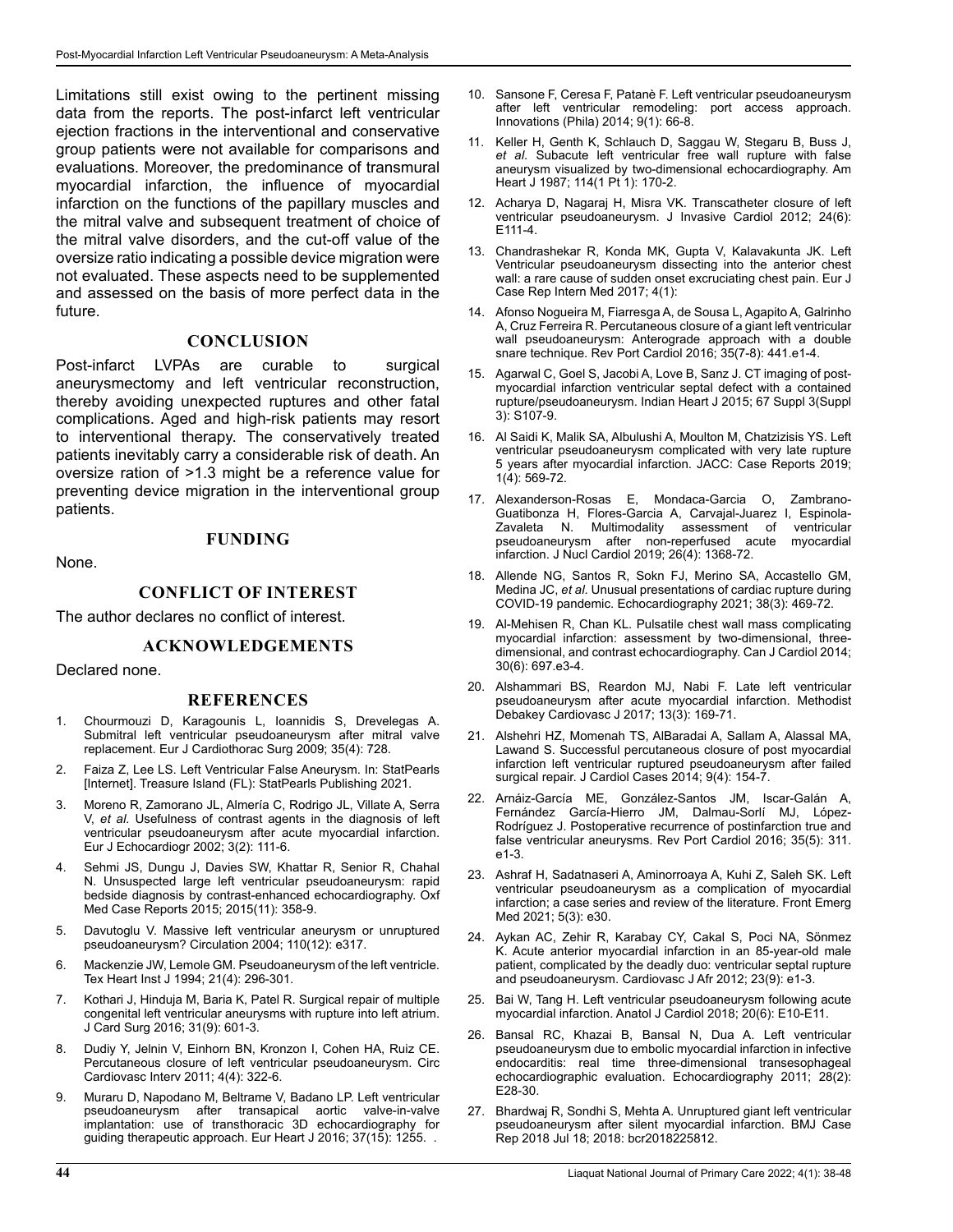- 28. Bhullar AS, Sandhu CS, Bhullar MS, Rathod A. Unusual presentation of left ventricular rupture. BMJ Case Rep 2020; 13(1): e231680.
- 29. Bisoyi S, Dash AK, Nayak D, Sahoo S, Mohapatra R. Left ventricular pseudoaneurysm versus aneurysm a diagnosis dilemma. Ann Card Anaesth 2016; 19(1): 169-72.
- 30. Cacciapuoti F, Tirelli P, Cacciapuoti F. Left ventricular postinfarction pseudoaneurysm: diagnostic advantages of three-dimensional echocardiography. J Cardiovasc Echogr 2017; 27(2): 74-6.
- 31. Carvalho D, Mimoso J, de Jesus I, Fragata J. One aneurysm and two pseudoaneurysms, same patient. BMJ Case Rep 2019; 12(2): e227566.
- 32. Çelebi AS, Çelebi ÖÖ, Diker E. A huge left ventricular pseudoaneurysm manifesting as acute dyspnea. Int J Cardiovasc Acad 2015; 1(1): 29-30.
- 33. Chu MWA, Bergin L. Post-myocardial infarction left ventricular rupture. Can J Cardiol 2014;30(8):957.e1-2. doi: 10.1016/j. cjca.2014.03.031.
- 34. Coelho SG, Jorge CF, Carlos PB, Delgado A, Vicente L. Evolved inferior wall myocardial infarction with left ventricular pseudoaneurysm: a diagnostic dilemma. Arq Bras Cardiol 2020; 114(4): 730-1.
- 35. Collier P, Phelan D, Soltesz E, Aljaroudi W. Left ventricular pseudoaneurysm: "to-and-fro" flow. J Am Coll Cardiol 2013; 61(8): 896.
- 36. Cortese F, Costantino MF, Ciccone MM, Calculli G. A perforated cardiac pseudoaneurysm complicating an acute myocardial infarction. J Cardiovasc Med (Hagerstown) 2018; 19(12): 756-7.
- 37. Della Rocca DG, Forleo GB, Stazi CA, Franco G, Volpe GA, Romeo F. Massive left ventricular pseudoaneurysm 20 years after acute myocardial infarction. J Am Coll Cardiol 2013; 62(23): e523.
- 38. Derih AY, Yümün G, Erdolu B, Eriş C. Late ruptured giant left ventricular pseudoaneurysm following myocardial infarction: case report. Turkiye Klinikleri J Case Rep 2014; 22(4): 233-5.
- 39. Díaz-Navarro R, Nihoyannopoulos P. Post-myocardial infarction left ventricular pseudoaneurysm diagnosed incidentally by echocardiography. Echo Res Pract 2017; 4(4): K37-K40.
- 40. Díez-Villanueva P, Sarraj A, Navarrete G, Salamanca J, Pozo E, Reyes G, *et al.* Surgical repair of huge left ventricular pseudoaneurysm after suturelessrepair of free wall rupture. Ann Thorac Surg 2017; 103(2): e157-e159.
- 41. Dimitrovska L, Dolores U, Breskvar Kač, Ambrožič J, Bervar M. Pseudoaneurysm of the left ventricle after myocardial infarction: a case report. Cardiol Croat 2017; 12(4): 122.
- 42. Driessen R, Sardari Nia P, Roekaerts P, Delnoij T. Cardiac rupture with giant left ventricular pseudoaneurysm following inferior wall myocardial infarction: A rare complication. Acute Card Care 2015; 17(2): 33.
- 43. Dubey L, Timala R, Adhikari R, Sharma S, Gautam M, Gautam S. Unruptured left ventricular pseudoaneurysm following inferior wall myocardial infarction. Cardiol J 2012; 19(5): 539-42.
- 44. Erdim R, Yildirimturk O, Polat B, Aytekin S, Demiroglu C, Aytekin V. Left ventricular pseudoaneurysm complicating inferior myocardialinfarction: a case report. Int J Angiol 2011; 20(2): 107- 10.
- 45. Falcetta G, Pratali S, De Martino A, Celiento M, Bortolotti U. Repair of a giant left ventricular pseudoaneurysm with rupture of the interventricular septum. Gen Thorac Cardiovasc Surg 2019; 67(9): 800-2.
- 46. Faustino M, Ranchordás S, Abecasis J, Freitas A, Ferreira M, Gil V, *et al.* Left ventricular pseudoaneurysm - a challenging diagnosis. Rev Port Cardiol 2016; 35(6): 373.e1-6.
- 47. Ferati F, Ferati A, Preshova A, Karemani M, Karemani N. Two different ways of left ventricular pseudoaneurysm formation after

myocardial infarction – case reports. Cardiol Croat 2021; 16(1-2): 50-1.

- 48. Fernandes RM, Mota T, Azevedo P, Cunha S, Bento D, Marque N, *et al.* Giant left ventricular (pseudo?) aneurysm complicating anterior myocardial infarction. J Am Coll Cardiol Case Rep 2021; 3(2): 334-8.
- 49. Fok M, Bashir M, Hammoud I, Harrington D, Kuduvalli M, Field M, *et al.* An apical left ventricular aneurysm rupture presenting as left breast mass 11 years after surgical repair. Ann R Coll Surg Engl 2014; 96(7): e6-7.
- 50. Fukunaga N, Rao V. A huge postinfarction left-ventricular pseudoaneurysm: a life-threatening complication of an inferior infarct. CJC Open 2020; 2(6): 748-9.
- 51. Garg P, Rajashekar P, Airan B. Giant left ventricular pseudoaneurysm following inferior wall myocardial infarction-a case report. Indian J Thorac Cardiovasc Surg 2013; 29(2): 131-3.
- 52. Ghosh SK, Majumder B, Ghosh S, Chatterjee S, Agarwal M. Symmetrical peripheral gangrene complicating ventricular pseudoaneurysm: a report of an unusual case and a brief review of the literature. An Bras Dermatol 2016; 91(5 suppl 1): 169-71.
- 53. Grant EN, Huang N, Joshi GP, Aguirre MA. Dual presentation of a giant left ventricular pseudoaneurysm and trueaneurysm. Proc (Bayl Univ Med Cent) 2012; 25(1): 28-30.
- 54. Guerreiro RA, Congo K, Carvalho J, Pais J, Brás D, Piçarra B, *et al.* Left ventricular basal inferior pseudoaneurysm and left atrial dissection after myocardial infarction: Case report. Echocardiography 2017; 34(6): 939-41.
- 55. Güneş T, Alşalaldeh M, Kılıç ID, Emrecan B. Surgical treatment of giant cardiac aneurysm with pseudoaneurysm in a colon carcinoma patient. Kardiochir Torakochirurgia Pol 2015; 12(2): 155-8.
- 56. Gurzun M-M, Şerban M, Popescu BA, Ginghină C. Ecocardiography: Pseudo-pseudoaneurysm – natural evolution of a rare myocardial infarction mechanical complication. Roman J Cardiol 2013; 23(1): 56-7.
- 57. Hamamoto M, Morifuji K. Surgery for left ventricular pseudoaneurysm: thoracotomy or sternotomy. Asian Cardiovasc Thorac Ann 2013; 21(5): 602-4.
- 58. Hinton J, Hunter G, Dissanayake M, Hatrick R. Acute respiratory distress secondary to a huge chronic left ventricular pseudoaneurysm. Echo Res Pract 2019; 6(4): K19-K22.
- 59. Hiraoka A, Kuinose M, Chikazawa G, Yoshitaka H. Endoscopic repair for left ventricular pseudoaneurysm with right minithoracotomy. Interact Cardiovasc Thorac Surg 2013; 16(1): 85-7.
- 60. Ho HH, Sinaga DA, Lee E, Watson TJ, Hon JK. Left ventricular pseudoaneurysm. J Geriatr Cardiol 2017; 14(1): 78-80.
- 61. Hsieh YK, Lee CH, Chen YS, Wu IH. Pseudoaneurysm after sutureless repair of left ventricular free wall rupture: Sequential magnetic resonance imaging demonstration. Asian J Surg 2015; 38(3): 174-6.
- 62. Ibrahim M, Gumm DC. Left ventricular pseudoaneurysm following undiagnosed myocardialinfarction: the curious case of the woman with three ventricles. BMJ Case Rep 2015; 2015: bcr2015211597.
- 63. Imoto K, Kawahito K, Misawa Y. Giant left ventricular pseudoaneurysm following myocardial infarction. Heart 2015; 1(5): 120-3.
- 64. Inoue T, Hashimoto K, Bando K, Yoshitake M. Left ventricular pseudo-false aneurysm perforating into the right ventricle. Interact Cardiovasc Thorac Surg 2015; 21(1): 137-9.
- 65. Irazusta FJ, Ramirez U, Caro-Codon J, Refoyo E, Garrido D, Pinilla I, *et al.* Extensive chest wall destruction secondary to a large ventricle pseudoaneurysm: A surgical challenge. Ann Thorac Surg 2017; 103(3): e227-e229.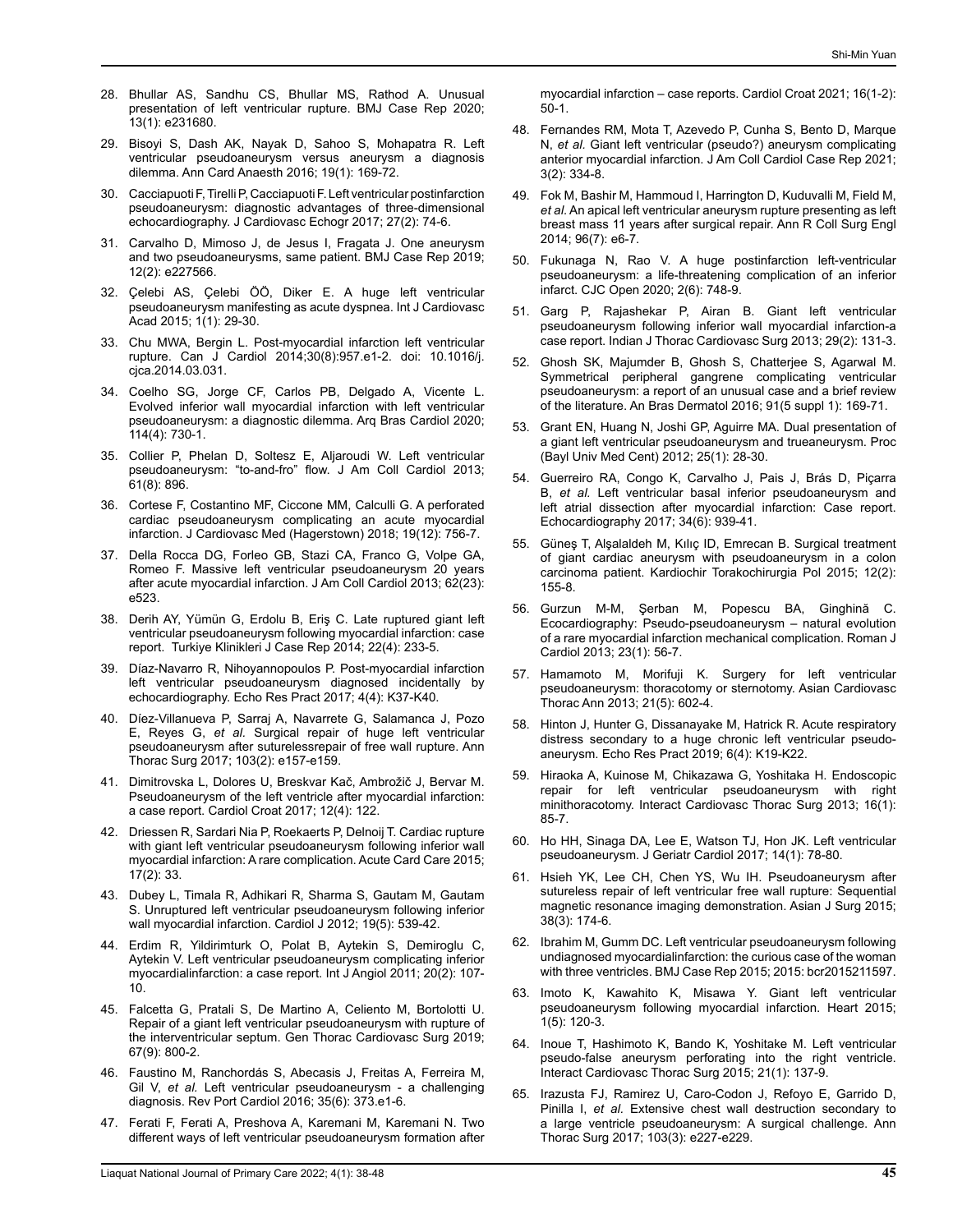- 66. Jáuregui B, Sobrino JM, Lage E, López-Haldón JE, Martínez A. Giant unruptured left ventricular pseudoaneurysm as a rare cause of heartfailure after an unnoticed coronary ischaemic event. Eur Heart J Cardiovasc Imaging 2013; 14(7): 720.
- 67. Kadavath S, Ayan M, Al-Hawwas M. Dynamic systolic compression of the left anterior descending coronary artery as the first clue of postinfarction left ventricular pseudoaneurysm. Can J Cardiol 2019; 35(10): 1419.e9-1419.e11.
- Kansiz E, Hatemi AC, Tongut A, Cohcen S, Yildiz A, Kilickesmez K, *et al.* Surgical treatment of a giant postero-inferior left ventricular pseudoaneurysm causing severe mitral insufficiency and congestive heart failure. Ann Thorac Cardiovasc Surg 2012; 18(2): 151-5.
- 69. Kara İ, Ay Y, Anasız H, Yıldırım T, Arsan S. Successful surgical treatment of a chronic pseudoaneurysm of the left ventricle. Kocaeli Med J 2012; 1(2): 39-42.
- 70. Karaca O, Gunes HM, Cakal B, Turkoglu H. Giant left ventricular pseudoaneurysm concomitant with severe mitral regurgitation: multimodality imaging and successful surgical repair. Eur J Cardiothorac Surg 2015; 47(4): e162-3.
- 71. Karaji I, Bleie Ø, Skromme K, Davidsen C. Coexisting left ventricular aneurysm and pseudoaneurysm after inferior wall myocardial infarction. Eur Heart J Cardiovasc Imaging 2020; 21(10): 1089.
- 72. Keskin M, Keskin T, Aybay MN. A giant left ventricular pseudoaneurysm presenting with transient ischemic attack 7 years after acute myocardial infarction: A deep investigation via multiple imaging modalities. Anatol J Cardiol 2016; 16(10): E17-E19.
- 73. Koklu E, Arslan S, Yuksel IO, Bayar N, Yilmaz GM, Kucukseymen S. Management of left ventricular free wall rupture associated with acute myocardial infarction. J Acute Med 2017; 7(1): 31-4.
- 74. Korkmaz K, Lafçi G, Gedik HS, Budak AB, Yener AÜ, Ecevit AN, *et al.* Surgical treatment of post-infarct left ventricular pseudoaneurysm with on-pump beating heart technique. Cardiovasc J Afr 2014; 25(5): e1-4.
- 75. Kumar S, Moorthy N, Kapoor A, Sinha N. Post myocardial infarction left ventricular giant pseudoaneurysm. Heart Views 2011; 12(3): 118-9.
- 76. Kusadokoro S, Hori D, Fujii K, Yamaguchi A. Left thoracotomy approach for left ventricular pseudoaneurysm due to myocardial infarction after mitral valve replacement for papillary muscle rupture. J Card Surg 2020; 35(8): 2103-5.
- 77. Landi A, Andres AL, Napodano M. Late recurrence of a giant left ventricular pseudoaneurysm: the importance of multimodality imaging approach. Monaldi Arch Chest Dis 2020; 90(1).
- 78. Lanzellotti D, Marzot F, Guglielmi C, Panfili M. Impending myocardial rupture: is an early surgical treatment enough? BMJ Case Rep 2011; 2011: bcr0720114498.
- 79. Lee CH, Lee DK, Lim SH, Kim H. Anesthetic management during surgery for left ventricular aneurysm and false aneurysm occurring in stage: a case report. Korean J Anesthesiol 2016; 69(5): 518-22.
- 80. Letonja M, Letonja MS. With computed tomography confirmed anterolateral left ventricularpseudoaneurysm in patient with dilatative alcoholic cardiomyopathy. Radiol Oncol 2011; 45(3): 180-3.
- 81. Li X, Wang Y, Wang D, Lai C, Wang C. The evolution of left ventricular pseudoaneurysm from the rupture of leftventricular free wall following acute myocardial infarction: a case report. BMC Cardiovasc Disord 2020; 20(1): 5.
- 82. Lopez-Mattei JC, Nabi Fl, Little SH, Shah D. Museum of TMH Multimodality Imaging Center. Left ventricular pseudoaneurysm. Methodist Debakey Cardiovasc J 2013; 9(2): 114.
- 83. Ludmir J, Kapoor K, George P, Khural J, Barr B. Left ventricular pseudoaneurysm following inferior myocardial infarction: a case for conservative management. Cardiol Res 2016; 7(1): 32-5.
- 84. Madan T, Juneja M, Raval A, Thakkar B. Transcatheter device closure of pseudoaneurysms of the left ventricular wall: an emerging therapeutic option. Rev Port Cardiol 2016; 35(2): 115. e1-5.
- 85. Maeba H, Miyasaka Y, Kotaka A, Tsujimoto S, Yuasa F, Iwasaka T. Pseudoaneurysm with left-to-right shunt in a patient with myocardialinfarction: evaluation by three-dimensional echocardiography. J Med Ultrason 2012; 39(3): 169-72.
- 86. Mahesh B, Ong P, Kutty R, Abu-Omar Y. Tamponade by an expanding left ventricular pseudoaneurysm: A unique presentation. Asian Cardiovasc Thorac Ann 2015; 23(8): 976-8.
- 87. Mathur M, Gupta S. Cardiac pseudoaneurysm a death defying entity. J Clin Diagn Res 2016; 10(6): TD06-TD07.
- 88. Melman YF, Levy MS, Laham RJ. Intracardiac echocardiography and fluoroscopy guided percutaneous left ventricular pseudoaneurysm closure. Catheter Cardiovasc Interv 2013; 82(7): E915-8.
- 89. Meng X, Yang YK, Yang KQ, Zhang Y, Lu PP, Fan P, *et al.* Clinical characteristics and outcomes of left ventricular pseudoaneurysm: a retrospective study in a single-center of China. Medicine (Baltimore) 2017; 96(18): e6793.
- 90. Meor A, Ajani AE. Late post-infarction left ventricular pseudoaneurysm: a case report. Cardiovasc Revasc Med 2020; 21(1): 145-6.
- 91. Miyagawa A, Okamura H, Kitada Y, Arakawa M, Adachi H. Double-patch and glue repair of a postinfarction left ventricularpseudoaneurysm. Asian Cardiovasc Thorac Ann 2021; 29(2): 116-8.
- 92. Miyoshi F, Seino Y, Nomura M, Ozaki M. Intraoperative realtime three-dimensional transesophageal echocardiography as a precise navigator for a successful complicated postoperative left ventricularpseudoaneurysm repair: a case report. JA Clin Rep 2019; 5(1): 41.
- 93. Mohamed E, Telila T, Osaki S, Jacobson K. Percutaneous closure of left ventricle pseudoaneurysm using 3D printedheart model for procedure planning: a novel approach. Catheter Cardiovasc Interv 2019; 94(6): 874-7.
- 94. Monopoli DE, Cimato P, Rossi R. Huge postmyocardial infarction left ventricular pseudoaneurysm in a patient with previous selfinflicted thoracic stab wounds. J Cardiovasc Surg (Torino) 2014; 55(2): 302-5.
- 95. Mujanovic E, Bergsland J, Avdic S, Stanimirovic-Mujanovic S, Kovacevic-Preradovic T, Kabil E. Surgical treatment of left ventricular pseudoaneurysm. Med Arh 2014; 68(3): 215-7.
- 96. Nakashima R, Yamaguchi K, Yoshitomi H, Okada T, Endo A, Tanabe K. A case of myocardial infarction and left ventricular pseudo-false aneurysm perforating the right ventricle. J Echocardiogr 2017; 15(2): 91-2.
- 97. Naseerullah FS, Baig M, Wool KJ, Murthy A. Left ventricle pseudoaneurysm: diagnosis by a new murmur. J Cardiol Cases 2018; 18(1): 20-4.
- 98. Niemann M, Hermann M, Jacobs S, Gotschy A, Gordic S, Tanner FC, *et al.* The third ventricle--a case of a giant post infarct pseudoaneurysm. Int J Cardiol 2014; 177(3): e93-6.
- 99. Niimura H, Mito T, Matsunaga A, Koga S, Akasu K, Morishige N, *et al.* Left ventricular pseudoaneurysm following acute myocardial infarction. Intern Med 2006; 45(21): 1221-3.
- 100. Okada M, Watanuki H, Sugiyama K, Futamura Y, Matsuyama K. Unusual rupture of left ventricular pseudo-false aneurysm secondary to subacute anterolateral myocardial infarction: a case report. J Cardiothorac Surg 2019; 14(1): 93.
- 101. Orsborne C, Schmitt M. Left ventricular pseudoaneurysm after myocardial infarction detected by cardiac MRI. BMJ Case Rep 2014; 2014: bcr2014207277.
- 102. O'Sullivan CJ, Groza D, Eberli FR. Left ventricular pseudoaneurysm formation in a patient presenting with a subacute myocardial infarction. BMJ Case Rep 2017; 2017: bcr2017222481.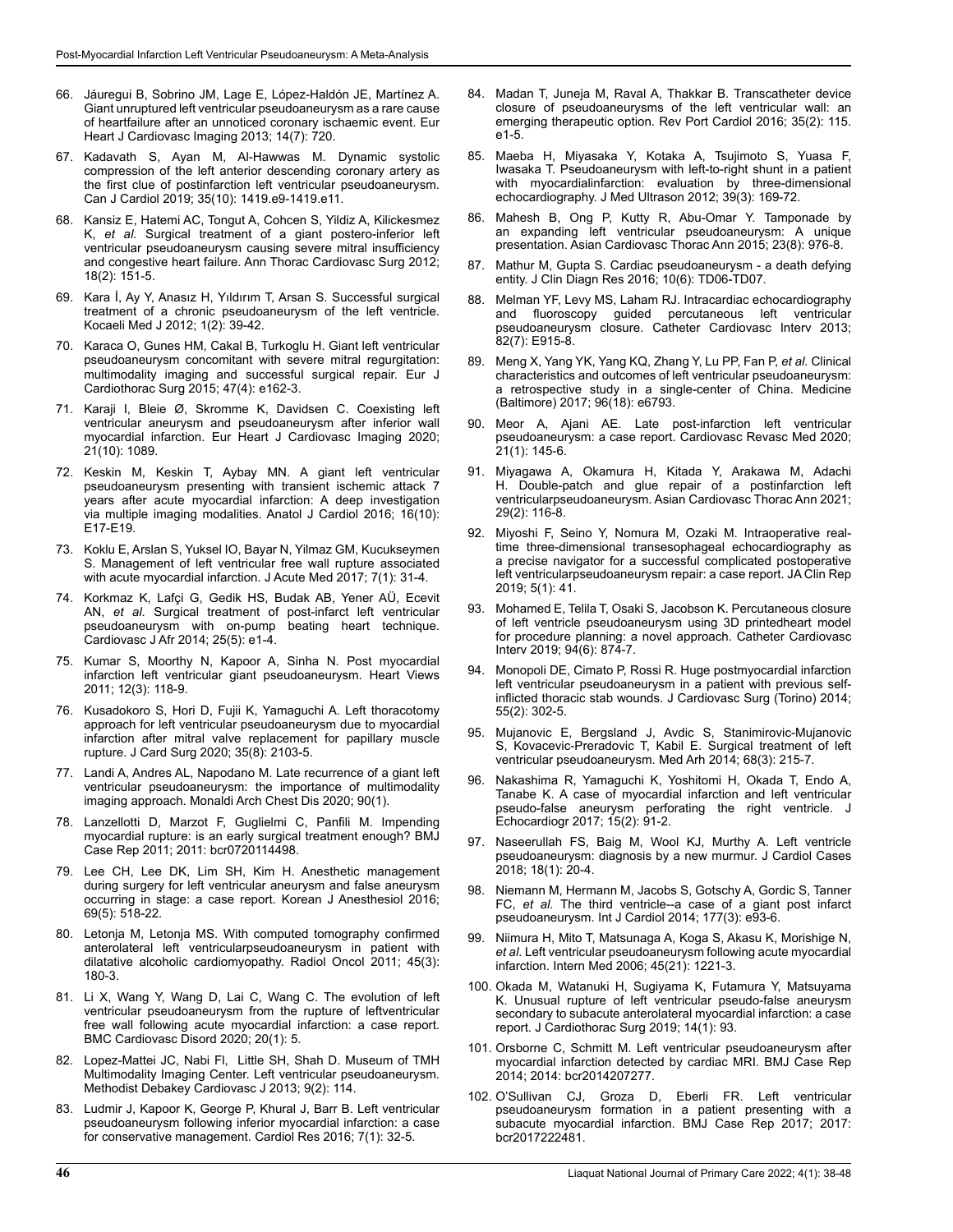- 103. Ousaka D, Obara N, Fujiwara M, Nakagawa K, Teraoka A, Kasahara S, *et al.* A case of conservative management for left ventricular giant pseudoaneurysmwithout ST segment changes. J Cardiol Cases 2018; 17(5): 167-70.
- 104. Parikh RV, Ahmadi-Kashani M, Fleischmann D, Woo YJ, McConnell MV. A crack in the wall: evolution of a left ventricular apical pseudoaneurysm. Can J Cardiol 2016; 32(6): 830.e7-8.
- 105. Park WK, Kim DH, Cho SH. Large chronic pseudoaneurysm of left ventricle complicating anterior myocardial infarction. Korean Circ J 2018; 48(8): 760-2.
- 106. Patel P, Siegenthaler M, Bandettini WP, Arai AE, Fujikura K. Left ventricular pseudoaneurysm in a patient with an apical aneurysm. JACC Case Reports 2020; 3(1): 91-3.
- 107. Petrou E, Vartela V, Kostopoulou A, Georgiadou P, Mastorakou I, Kogerakis N, *et al.* Left ventricular pseudoaneurysm formation: two cases and review of the literature. World J Clin Cases 2014; 2(10): 581-6.
- 108. Pineda-De Paz DO, Hernández-Del Rio JE, González-Padilla C, Esturau-Santaló RM, Romero-Palafox J, Grover-Paez F, *et al.* Left ventricular free-wall rupture, a potentially lethal mechanicalcomplication of acute myocardial infarction: an unusual and illustrative case report. BMC Cardiovasc Disord 2019; 19(1): 80.
- 109. Prifti E, Bonacchi M, Baboci A, Giunti G, Veshti A, Demiraj A, *et al.* Surgical treatment of post-infarction left ventricular pseudoaneurysm: case series highlighting various surgical strategies. Ann Med Surg (Lond) 2017; 16: 44-51.
- 110. Radhakrishnan BK, Kumar CJ, Philipose S, Karunakaran J. A large left ventricular pseudoaneurysm. Eur J Cardiothorac Surg 2016; 49(4): 1291-2.
- 111. Reyaldeen R, Jeffries C, Hardman D, Challa P, Dahiya A. Multimodality imaging in a case of chronic massive left ventricular pseudoaneurysm. CASE (Phila). 2018; 2(3): 95-8.
- 112. Roa-Castro VH, Molina-Bello E, Valenzuela-Suárez H, Rotberg-Jagode T, Espinola-Zavaleta N. Survival after left ventricular free wall rupture in an elderly woman with acute myocardial infarction treated only medically. Case Rep Vasc Med 2012; 2012: 728602.
- 113. Ropers D, Achenbach S, Pfeiffer S. Left ventricular pseudoaneurysm following myocardial infarction. Heart 2004; 90(5): 555.
- 114. Sadeghpour A, Pourafkari L, Khesali H, Nader ND. Chronic large pseudoaneurysm of the left ventricle. Intern Emerg Med 2020; 15(1): 145-6.
- 115. Sakakibara K, Matsumoto M, Kaga S, Suzuki S. Giant left ventricular pseudoaneurysm after myocardial infarction. Intern Med 2012; 51(4): 445-6.
- 116. San Antonio R, Caldentey G, Flores E, Martínez M. Heart failure after acute myocardial infarction: giant pseudoaneurysm that was difficult to diagnose because of imaging techniques. Intensive Care Med 2016; 42(7): 1174-5.
- 117. Saran M, Pradhan A, Sethi R, Narain VS. Giant posterobasal pseudoaneurysm: An unusual presentation of inferior wall myocardial infarction. IHJ Cardiovascular Case Reports (CVCR) 2018; 2(2): 99-101.
- 118. Sasaki K, Fukui T, Tabata M, Takanashi S. Early pseudoaneurysm formation after the sutureless technique for left ventricular rupture due to acute myocardial infarction. Gen Thorac Cardiovasc Surg 2014; 62(3): 171-4.
- 119. Shimono H, Kajiya T, Atsuchi Y, Atsuchi N, Ohishi M. Giant left ventricular pseudo-aneurysm after posterior myocardial infarction. Eur Heart J 2018; 39(37): 3479.
- 120. Shimono H, Kajiya T, Inoue H, Ueno M, Takaoka J, Atsuchi Y, *et al.* Left ventricular pseudo-aneurysm with ventricular septal rupture due to anterior ST-segment elevation myocardial infarction. Intern Med 2019; 58(13): 1901-5.
- 121. Shreetal RN, Sajeer K, Sandeep R, Rajesh GN, Haridasan V, Sadanadan R, *et al.* Double ventricular rupture after acute myocardial infarction: a rare case report. Indian Heart J 2015; 67 Suppl 3(Suppl 3): S21-3.
- 122. Si D, Shi K, Gao D, Yang P. Ruptured left ventricular pseudoaneurysm in the mediastinum followingacute myocardial infarction: a case report. Eur J Med Res 2013; 18(1): 2.
- 123. Silveira I, Rodrigues P, Gomes C, Torres S. Giant left ventricular pseudoaneurysm as a late complication of myocardial infarction. J Cardiovasc Echogr 2018; 28(1): 67-8.
- 124. Singh A, Kliger C, Ruiz CE. Novel approach for the percutaneous treatment of left ventricularpseudoaneurysms. Catheter Cardiovasc Interv 2015; 85(6): 1092-6.
- 125. Smolka G, Peszek-Przybyla E, Sosnowski M, Ochala A. Complete percutaneous obliteration of a post-infarction left ventricular inferior wall pseudoaneurysm. JACC Cardiovasc Interv 2012 ;5(8): 886-7.
- 126. Sokolskaya N, Kopylova N, Slivneva I, Kolesnikov Y, Alshibaya M, Zakharkina M. Echocardiographic diagnosis of a massive left ventricular pseudoaneurysm: a case report. Kardiochir Torakochirurgia Pol 2015; 12(2): 181-3.
- 127. Song YS, Seol SH, Kim SH, Kim DK, Kim KH, Kim DI, *et al.* Delayed left ventricular pseudo-aneurysm after postinfarction repair of ventricular septal defect. Cardiovasc J Afr 2019; 30(1): e1-e3.
- 128. Soud M, Moussa Pacha H, Hritani R, Alraies MC. Post myocardial infarction left ventricular pseudoaneurysm. Cardiovasc Revasc Med 2018; 19(2): 199-200.
- 129. Sousa P, Santos W, Cordeiro P, Pereira S, Ferrinha R, Brandão V, *et al.* Pseudoaneurysm inside of a true aneurysm. J Cardiothorac Surg 2013; 8: 97.
- 130. Subban V, Kurian VM, Ajit MS, Kumar RS. Hybrid trans-apical device closure of left ventricular pseudoaneurysm under transoesophageal echocardiographic guidance. Heart Lung Circ 2012; 21(11): 734-6.
- 131. Tang L, Tang JJ, Hu XQ, Fang ZF, Zhu ZW, Chen YQ, *et al.* Transcatheter closure of complex post-myocardial infarction left ventricular pseudoaneurysm and unique post-traumatic right ventricular pseudoaneurysm. Int Heart J 2019; 60(4): 998-1002.
- 132. Tsai IC, Lin MC, Jan SL, Fu YC. Multidetector row computed tomography for percutaneous closure of a left ventricular free wall rupture after myocardial infarction. JACC Cardiovasc Interv 2015; 8(11): e175-e176.
- 133. Unai S, Ohno T, Miyairi T. Left ventricular pseudoaneurysm following myocardial infarction. J Card Surg 2013; 28(1): 47.
- 134. Valério RS, Oshiro FS, Rodrigues AA, Siqueira ME, Uellendahl M. Left ventricular free-wall rupture (pseudoaneurysm) after acute myocardial infarction in an asymptomatic patient. Arq Bras Cardiol Imagem Cardiovasc 2021; 34(1): eabc134.
- 135. Vijayvergiya R, Kumar A, Rana SS, Singh H, Puri GD, Singhal M. Post-myocardial infarction giant left ventricular pseudoaneurysmpresenting with severe heart failure. World J Cardiol 2012; 4(11): 309-11.
- 136. Villanueva C, Milder D, Manganas C. Ruptured left ventricular false aneurysm following acute myocardialinfarction: case report and review of the literature. Heart Lung Circ 2014; 23(12): e261- 3.
- 137. Vo AT, Nguyen TT, Tran TT, Nguyen DH. Conservative treatment of postinfarction left ventricular free wall rupture. Case Rep Cardiol 2020; 2020: 8832578.
- 138. Wdowiak-Okrojek K, Lipiec P, Szewczyk M, Lubiński A, Kasprzak JD. Successful surgical repair of a chronic left ventricular pseudoaneurysm. Kardiochir Torakochirurgia Pol 2013; 10(3): 279-82.
- 139. Webb J, Gemmell RM, Al-Fakih K, Chiribiri A. Medical treatment of left ventricular pseudoaneurysms. QJM 2016; 109(3): 213-4.
- 140. White JM, Lowe BS, Ruygrok PN. A man with 3 lives: longterm follow-up following percutaneous closure of leftventricular pseudoaneurysm neck. JACC Cardiovasc Interv 2015; 8(5): e77-9.